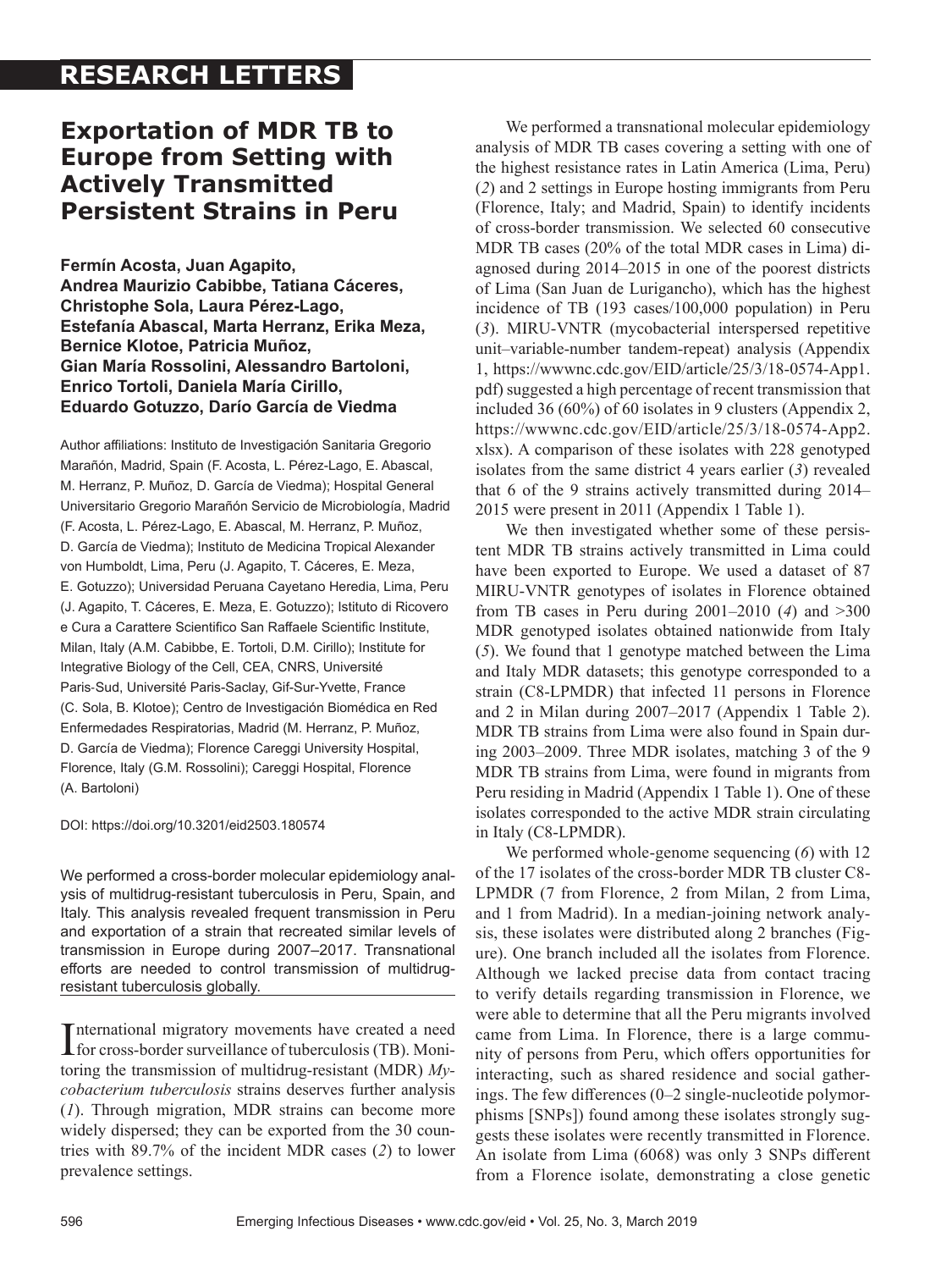### RESEARCH LETTERS



**Figure.** Median-joining network of whole-genome sequenced isolates of strain C8-LPMDR found in Italy, Peru, and Spain, 2007–2017. Network 4.6.1.6 (http://www.fluxus-engineering. com) was used to perform network analysis. Each dot along the lines linking isolates corresponds to a singlenucleotide polymorphism difference. Isolates within the same box share identical sequences. mv1 corresponds to an unsampled case inferred from the network topology. Sequences were deposited in the European Bioinformatics Institute database (http://www.ebi.ac.uk, accession no. PRJEB25765). FL, Florence; IT, Italy; MRCA, most recent common ancestor.

relationship between the Florence and Lima isolates. This close relationship also suggests that the starting point of this branch was an exportation event of an isolate from Lima. The second branch in the network includes 2 isolates identified in Europe (1 Madrid [city of origin unknown, data not available] and 1 Milan [origin Lima]) and 1 isolate identified in Lima. Because the most recent common ancestor is positioned between the 2 branches and the 2 isolates from Lima are in different branches, these branches probably represent 2 independent exportations of 2 variants of a strain prevalent in Lima that diversified after a prolonged period.

These data reveal that high-risk strains are being exported from Lima to 2 countries of Europe (Italy and Spain). Not only were these strains exported from Lima, but 1 strain caused a prolonged and ongoing transmission event in Italy. The transmission of this strain has caused at least 3 cases in Lima, 11 in Florence, 2 in Milan, and 1 in Madrid.

In another report, the international distribution of an MDR TB strain that caused 10 cases across 3 countries of Europe (Romania, Austria, and Germany) was investigated (*7*). The exportation event discussed in our report is geographically wider (intercontinental, from South America to Europe), involved more cases (17 total, with a transmission cluster of 12 cases in Italy), and occurred over a more extended period (secondary cases spanned 11 years).

Only integrative transnational efforts can provide a clearer picture of transmission of MDR TB, which has become more complex because of international migration. In this cooperative analysis involving Peru, Italy, and Spain, we detected a serious problem of active MDR TB transmission

in Lima. This situation led to a pool of persistent strains that were responsible for similar transmission events after exportation to Europe via migration.

### **Acknowledgments**

We thank Thomas O'Boyle for proofreading the manuscript.

This project was funded by ERANet-LAC (grant nos. ELAC2015/T08-0664, E035-ERAnet-LAC/J110-2016/ FONDECYT, PER-2012-ELAC2015/T08-0664) and the Instituto de Salud Carlos III (grant nos. AC16/00057, FIS15/01554, 13/01207, 16/01449). L.P.-L. holds a Miguel Servet grant (no. CP15/00075). F.A. holds a grant from the Institute for the Formation and Use of Human Resources, National Secretariat of Science and Technology of Panama (no. 270-2016-293).

### **About the Author**

Mr. Acosta is an investigator at the Instituto de Investigación Sanitaria Gregorio Marañón and the Servicio de Microbiología of the Hospital General Universitario Gregorio Marañón in Madrid, Spain. His research interests include TB transmission and developing simplified tools to optimize tracking of transmission.

#### **References**

- 1. Zignol M, Dean AS, Falzon D, van Gemert W, Wright A, van Deun A, et al. Twenty years of global surveillance of antituberculosis-drug resistance. N Engl J Med. 2016;375:1081–9. http://dx.doi.org/10.1056/NEJMsr1512438
- 2. World Health Organization. Global tuberculosis report 2017. 2017 [cited 2018 Sep 28]. http://apps.who.int/medicinedocs/ documents/s23360en/s23360en.pdf
- 3. Barletta F, Otero L, de Jong BC, Iwamoto T, Arikawa K, Van der Stuyft P, et al. Predominant *Mycobacterium tuberculosis*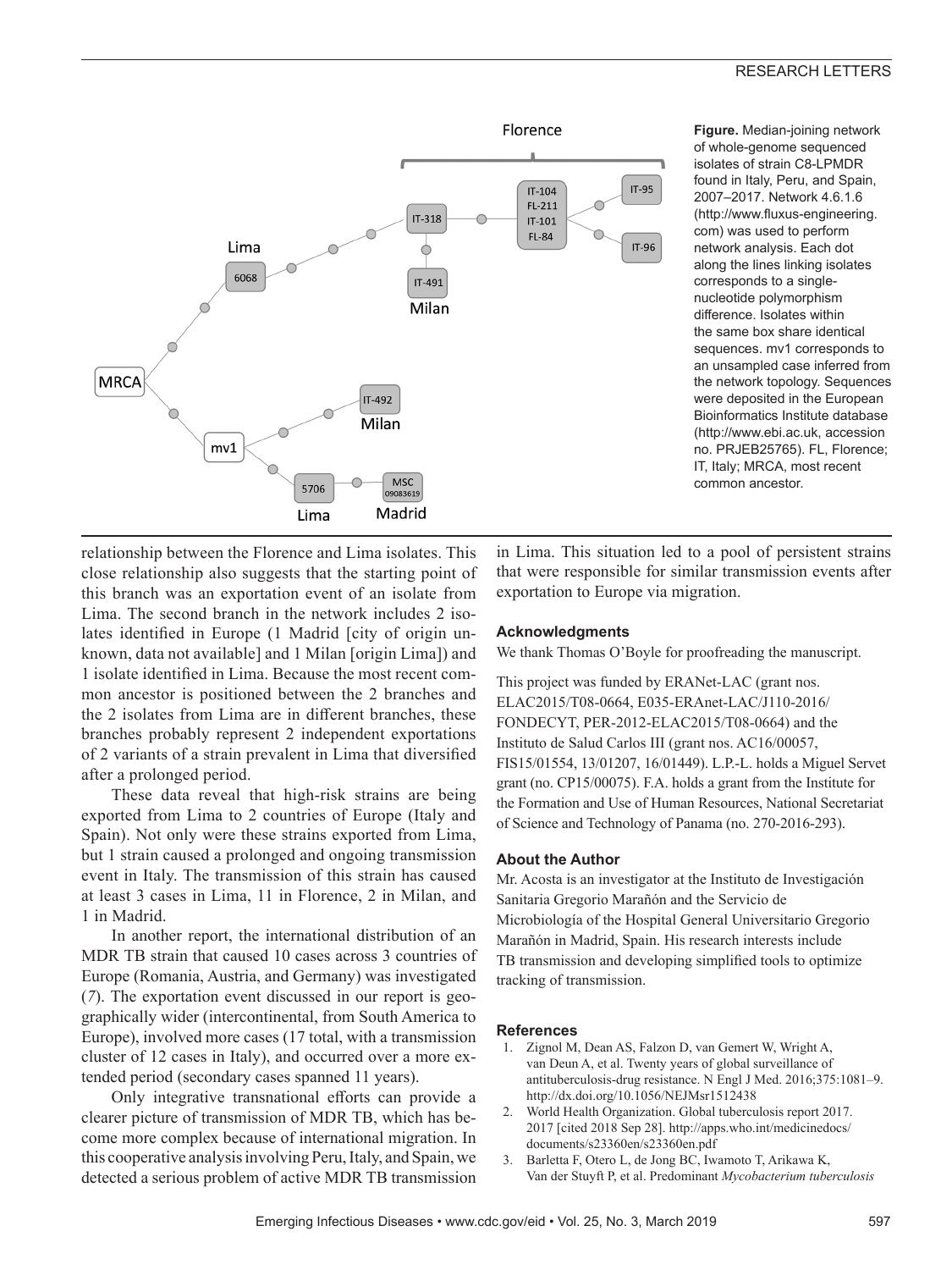### RESEARCH LETTERS

families and high rates of recent transmission among new cases are not associated with primary multidrug resistance in Lima, Peru. J Clin Microbiol. 2015;53:1854–63. http://dx.doi.org/10.1128/ JCM.03585-14

- 4. Zammarchi L, Tortoli E, Borroni E, Bartalesi F, Strohmeyer M, Baretti S, et al.; COHEMI project study group. High prevalence of clustered tuberculosis cases in Peruvian migrants in Florence, Italy. Infect Dis Rep. 2014;6:5646. http://dx.doi.org/10.4081/ idr.2014.5646
- 5. European Centre for Disease Prevention and Control. Molecular typing for surveillance of multidrug-resistant tuberculosis in the EU/EEA. 2017 Mar 6 [cited 2018 Sep 28]. https://ecdc.europa.eu/ en/publications-data/molecular-typing-surveillancemultidrug-resistant-tuberculosis-eueea
- 6. Herranz M, Pole I, Ozere I, Chiner-Oms Á, Martínez-Lirola M, Pérez-García F, et al. *Mycobacterium tuberculosis* acquires limited genetic diversity in prolonged infections, reactivations and transmissions involving multiple hosts. Front Microbiol. 2018; 8:2661. http://dx.doi.org/10.3389/fmicb.2017.02661
- 7. Fiebig L, Kohl TA, Popovici O, Mühlenfeld M, Indra A, Homorodean D, et al. A joint cross-border investigation of a cluster of multidrug-resistant tuberculosis in Austria, Romania and Germany in 2014 using classic, genotyping and whole genome sequencing methods: lessons learnt. Euro Surveill. 2017;22:30439. http://dx.doi.org/10.2807/1560-7917. ES.2017.22.2.30439

Address for correspondence: Darío García de Viedma, Hospital Gregorio Marañón, Servicio de Microbiologia, C, Dr Esquerdo 46, Madrid 28007, Spain; email: dgviedma2@gmail.com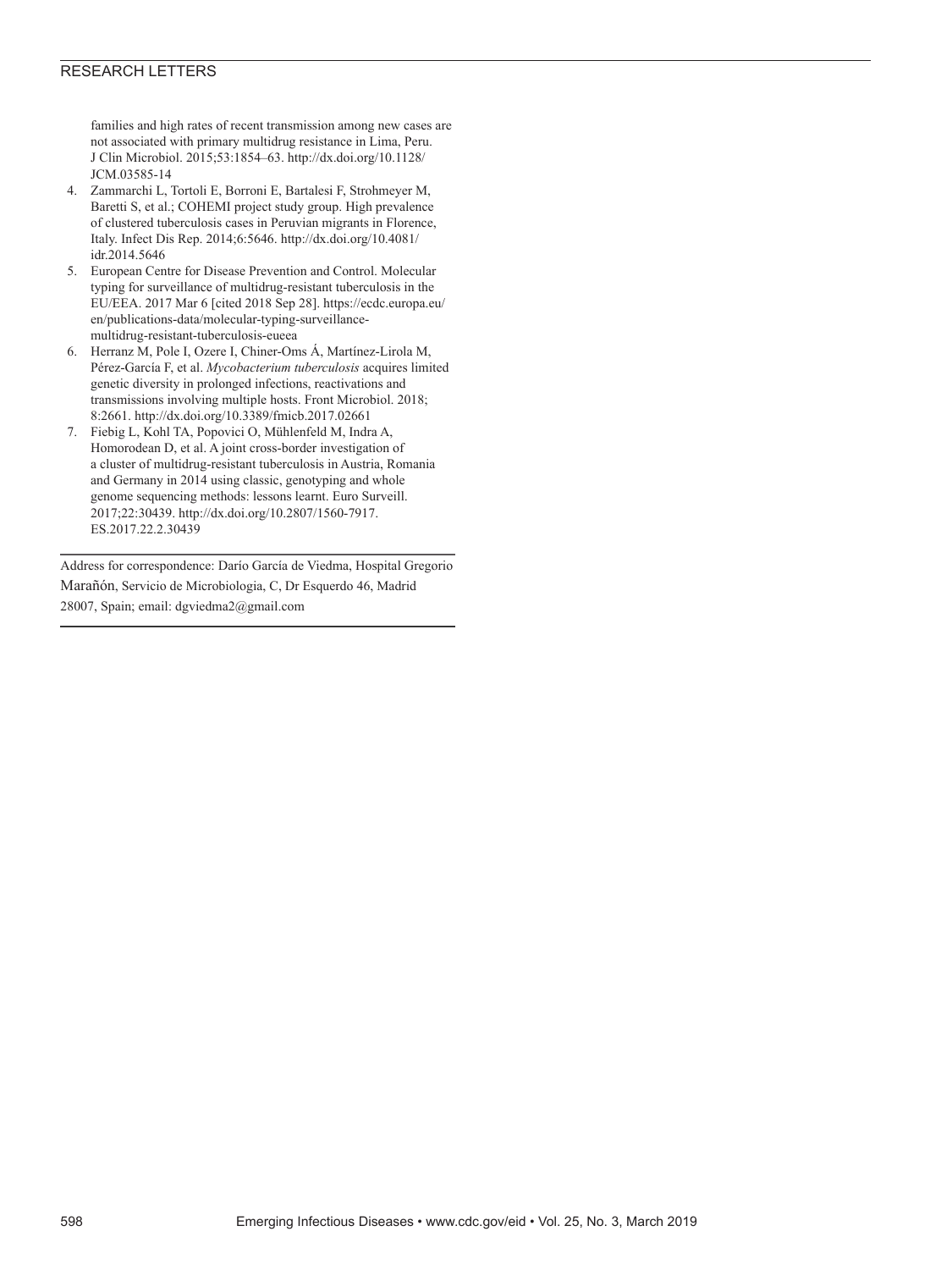Article DOI:<https://doi.org/10.3201/eid2503.180574>

# Exportation of MDR TB to Europe from Setting with Actively Transmitted Persistent Strains in Peru

## **Appendix 1**

## **Actively Transmitted Multidrug-Resistant Tuberculosis Isolates in Lima, Peru**

The 60 multidrug-resistant (MDR) *Mycobacterium tuberculosis* isolates from consecutively diagnosed cases occurring during 2014–2015 in San Juan de Lurigancho (district of Lima, Peru) included in this study were assigned to lineages on the basis of lineage marker single-nucleotide polymorphisms (SNPs) and/or spoligotype (*1*,*2*). Of the 60 isolates, 56 corresponded to lineage 4 (L4) and the remaining 4 to lineage 2 (L2). MIRU-VNTR (mycobacterial interspersed repetitive unit–variable-number tandem-repeat) analysis (*3*,*4*) revealed that the most frequent sublineages were Latin America–Mediterranean (L4.3, 65%), Haarlem (LA.1.2, 15%), and Beijing (L2, 6.7%) (Appendix 1 Table 3).

MIRU-VNTR–based fingerprinting indicated that 36 (60%) of 60 isolates were included in 9 clusters (C1-LPMDR to C9-LPMDR; 2–10 isolates/cluster; Appendix 2, https://wwwnc.cdc.gov/EID/article/25/3/18-0574-App2.xlsx), suggesting a high percentage of recent transmission. One of the clusters with the fewest numbers of isolates  $(N = 2, C9$ -LPMDR) was of the Beijing lineage. Each cluster included cases distributed among various health centers. The percentage of clustered cases in our analysis was higher than average values obtained elsewhere, even for susceptible isolates.

Our sample included only 20% of the total MDR isolates in Lima, and the recruitment period we used was shorter than that recommended (*5*) to efficiently capture transmission clusters. Therefore, the true proportion of transmission could be even higher. MDR *M. tuberculosis* transmission in Lima is multifactorial; in an investigation involving whole-genome sequencing and social network analysis (*6*), exposure to healthcare venues, schools, and transportation were associated with MDR *M. tuberculosis* infection.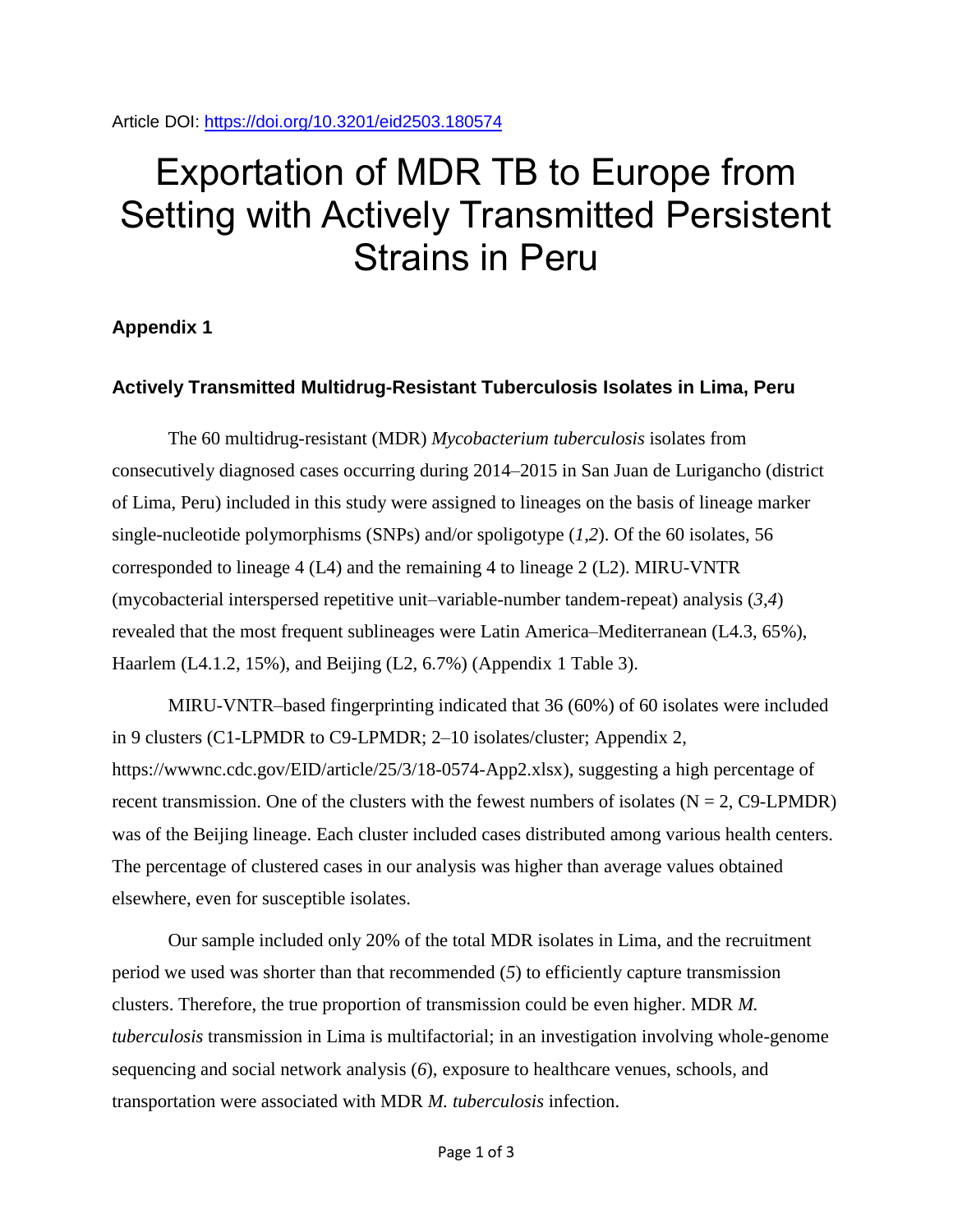## **Persistent MDR** *M. tuberculosis* **Strains Actively Transmitted in Lima**

Once highly active transmission of MDR *M. tuberculosis* in Lima was identified, we moved on to evaluate whether the MDR *M. tuberculosis* strains that were being transmitted constituted a persistent problem in Lima. To clarify this issue, we took advantage of genotyping data available for 228 isolates (including MDR, monoresistant, polyresistant, and susceptible isolates) from new tuberculosis cases in the same district of Lima 4 years earlier (during March 2010–December 2011). The integration of both data sets revealed that 6 of the 9 clustered strains actively transmitted during 2014–2015 were previously found in 2011 (Appendix 1 Table 1). Four clusters (the 2 with the largest number of isolates [C1-LPMDR and C2-LPMDR] and 2 with few isolates [C4-LPMDR and C9-LPMDR]) of the 6 were already MDR, and 3 of these 4 strains were already part of MDR transmission clusters in 2011 (2 cases C1-LPMDR, 4 cases C9-LPMDR, and 6 cases C2-LPMDR).

## **References**

- 1. Stucki D, Malla B, Hostettler S, Huna T, Feldmann J, Yeboah-Manu D, et al. Two new rapid SNPtyping methods for classifying *Mycobacterium tuberculosis* complex into the main phylogenetic lineages. PLoS One. 2012;7:e41253. [PubMed](https://www.ncbi.nlm.nih.gov/entrez/query.fcgi?cmd=Retrieve&db=PubMed&list_uids=22911768&dopt=Abstract) <http://dx.doi.org/10.1371/journal.pone.0041253>
- 2. Molina-Moya B, Gomgnimbou MK, Lafoz C, Lacoma A, Prat C, Refrégier G, et al. Molecular characterization of *Mycobacterium tuberculosis* strains with TB-SPRINT. Am J Trop Med Hyg. 2017;97:806–9. [PubMed](https://www.ncbi.nlm.nih.gov/entrez/query.fcgi?cmd=Retrieve&db=PubMed&list_uids=28722603&dopt=Abstract) <http://dx.doi.org/10.4269/ajtmh.16-0782>
- 3. Supply P, Allix C, Lesjean S, Cardoso-Oelemann M, Rüsch-Gerdes S, Willery E, et al. Proposal for standardization of optimized mycobacterial interspersed repetitive unit-variable-number tandem repeat typing of *Mycobacterium tuberculosis*. J Clin Microbiol. 2006;44:4498–510. [PubMed](https://www.ncbi.nlm.nih.gov/entrez/query.fcgi?cmd=Retrieve&db=PubMed&list_uids=17005759&dopt=Abstract) <http://dx.doi.org/10.1128/JCM.01392-06>
- 4. Azé J, Sola C, Zhang J, Lafosse-Marin F, Yasmin M, Siddiqui R, et al. Genomics and machine learning for taxonomy consensus: the *Mycobacterium tuberculosis* complex paradigm. PLoS One. 2015;10:e0130912. [PubMed](https://www.ncbi.nlm.nih.gov/entrez/query.fcgi?cmd=Retrieve&db=PubMed&list_uids=26154264&dopt=Abstract) <http://dx.doi.org/10.1371/journal.pone.0130912>
- 5. Borgdorff MW, van den Hof S, Kalisvaart N, Kremer K, van Soolingen D. Influence of sampling on clustering and associations with risk factors in the molecular epidemiology of tuberculosis. Am J Epidemiol. 2011;174:243–51. [PubMed](https://www.ncbi.nlm.nih.gov/entrez/query.fcgi?cmd=Retrieve&db=PubMed&list_uids=21606233&dopt=Abstract) <http://dx.doi.org/10.1093/aje/kwr061>